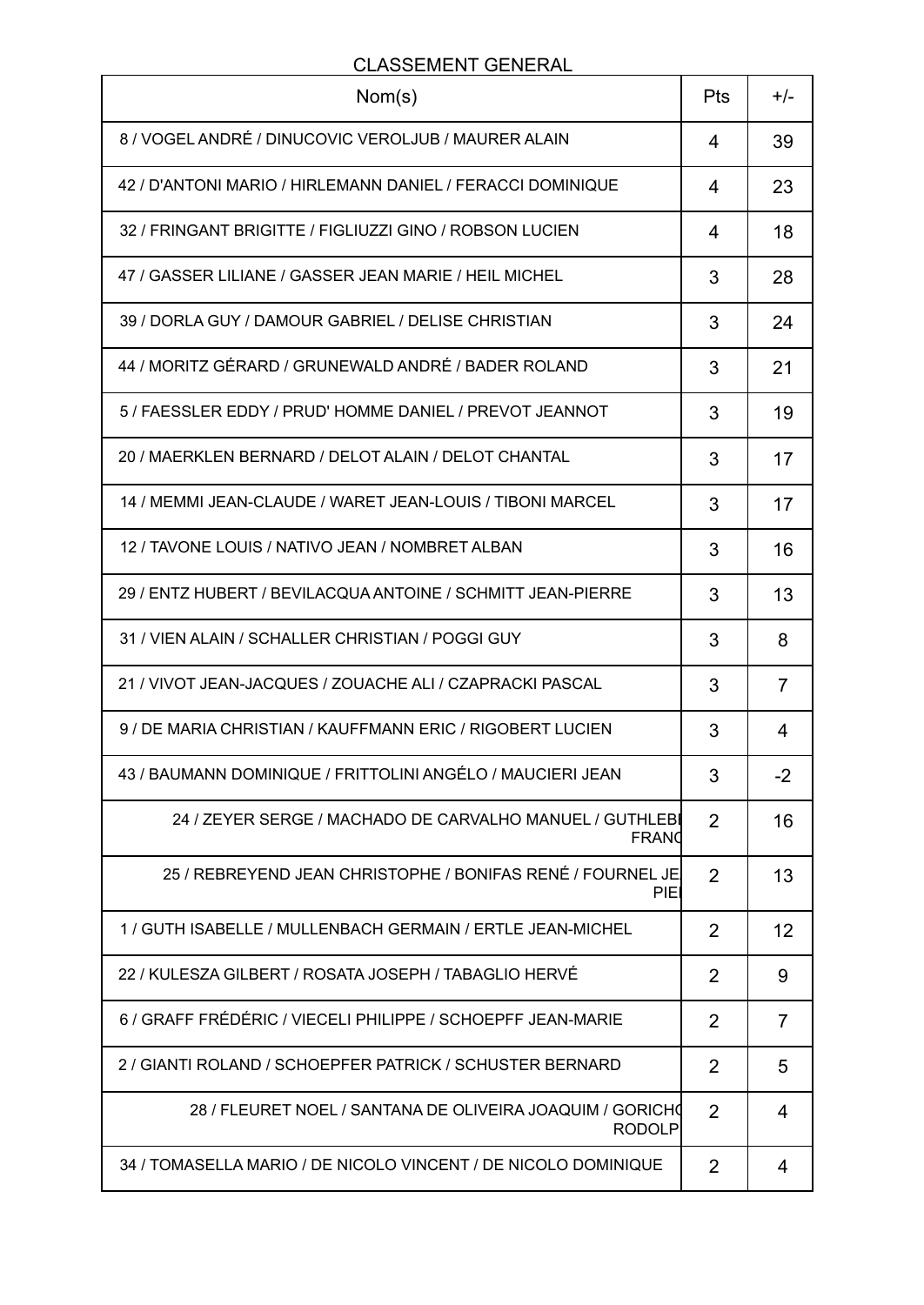| 19 / LOBERGER JOËL / LOBERGER RUTH / BUDA ANTOINE  |  |
|----------------------------------------------------|--|
| 38 / GERARD ALAIN / REISER PATRICK / BOERLEN HENRI |  |

## Clst

GGGG 2 GGGG 3 GGGG 4 GGGP 5 GGPG 6 PGGG 7 GGPG 8 GPGG 9 PGGG

GGGP 11 GPGG 12 PGGG 13 GGGP 14 GGPG 15 GPGG 16 GGPP 17 PGPG 18 PPGG 19 PGGP 20 PGGP 21

GPGP 22 PGGP 23 GPPG 24 GPPG 25 PGPG

| Nom(s)                                                                      | Pts            | +/-            |
|-----------------------------------------------------------------------------|----------------|----------------|
| 17 / BUDA FRANÇOIS / BAECHER CHANTAL / RIZZO ALBERT                         | $\overline{2}$ | $\overline{2}$ |
| 13 / FREYHEIT PATRICIA / OTT JEAN SYLVAIN / MARTIN THÉODORE                 | $\overline{2}$ | 0              |
| 40 / SETTE PASCAL / DE BESSA JOSÉ / SONNERAT MICHEL                         | $\overline{2}$ | -1             |
| 16 / MEYER PASCAL / BUDA SALVATORE / GRESS ROLAND                           | $\overline{2}$ | $-2$           |
| 33 / EGARD JEAN-PIERRE / BULACH ANNICK / MARCHAL SERGE                      | 2              | $-2$           |
| 41 / LE PEUCH PHILIPPE / IGNACZAK PASCAL / TAG PATRICK                      | $\overline{2}$ | -9             |
| 36 / CHAFFRAIX JEAN-MARC / GONCALVES JOSÉ / GONCALV<br><b>MARIE-FRAN</b>    | $\overline{2}$ | $-16$          |
| 45 / SIVERA GÉRARD / MEJRI KHELIFA / MEJRI NADIA                            | $\overline{2}$ | $-19$          |
| 10 / GONDA RENÉ / CORREIA FRANCISCO / LANG FRÉDÉRIC                         | 1              | $-7$           |
| 26 / CHAMAND MAXIMIN / WIEBELSKIRCHER MONIQUE / RABELLINO<br>MICHEL         | 1              | -9             |
| 37 / COMBES MICHEL / ATTARD EVELYNE / HILBERT FRANCIS                       | 1              | -9             |
| 35 / HIRLEMANN CHRISTIANE / DELAUNAY BÉATRICE / CASTELLANO<br><b>NICOLE</b> | 1              | $-10$          |
| 46 / MERCEY CHRISTOPHE / SOLANA PEDRO / DELAMARRE RAYMOND                   | 1              | $-11$          |
| 18 / MECHLER GABY / DEMEAUX MARIE-ANGE / PHILIPPON MICHEL                   | 1              | $-15$          |
| 7 / LAUNAY GENEVIÈVE / LAUNAY CHRISTIAN / SCHWAB BERNARD                    | 1              | $-22$          |
| 23 / HANS ANTOINE / MARTENS PEDRO / MAKOWSKY KARLHEINS                      | 1              | $-23$          |

## CLASSEMENT GENERAL